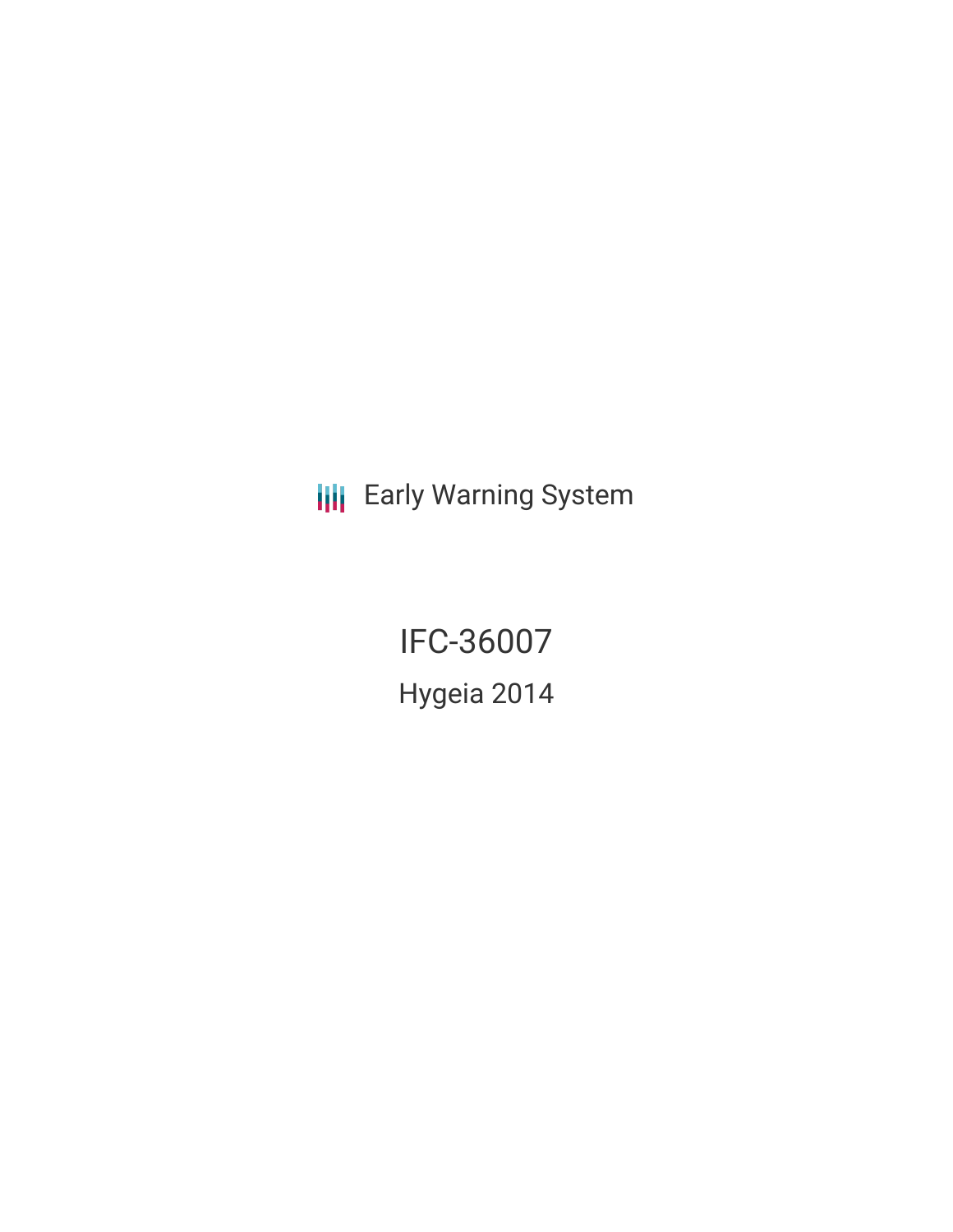| <b>Countries</b>               | Nigeria                                 |
|--------------------------------|-----------------------------------------|
| <b>Financial Institutions</b>  | International Finance Corporation (IFC) |
| <b>Status</b>                  | Active                                  |
| <b>Bank Risk Rating</b>        | B                                       |
| <b>Voting Date</b>             | 2015-10-30                              |
| <b>Borrower</b>                | Hygeia Nigeria Limited                  |
| <b>Sectors</b>                 | <b>Education and Health</b>             |
| <b>Investment Type(s)</b>      | Equity                                  |
| <b>Investment Amount (USD)</b> | \$12.40 million                         |
| <b>Project Cost (USD)</b>      | $$65.80$ million                        |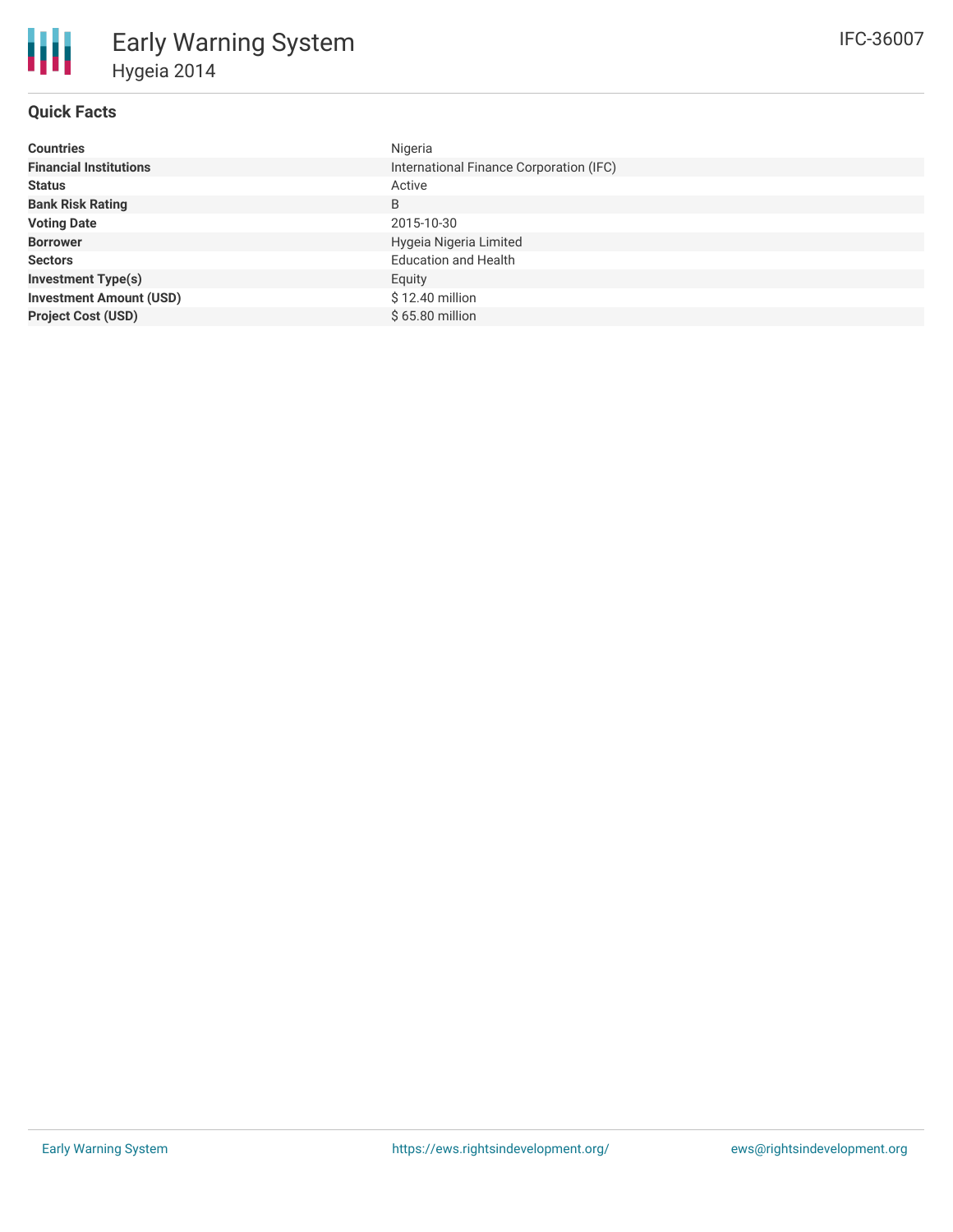

## **Project Description**

This project finances the upgrading of existing hospitals and the expansion of operations of Hygeia Nigeria Limited, Nigeria's leading and largest integrated healthcare provider, to increase access to good quality and affordable healthcare services in Nigeria.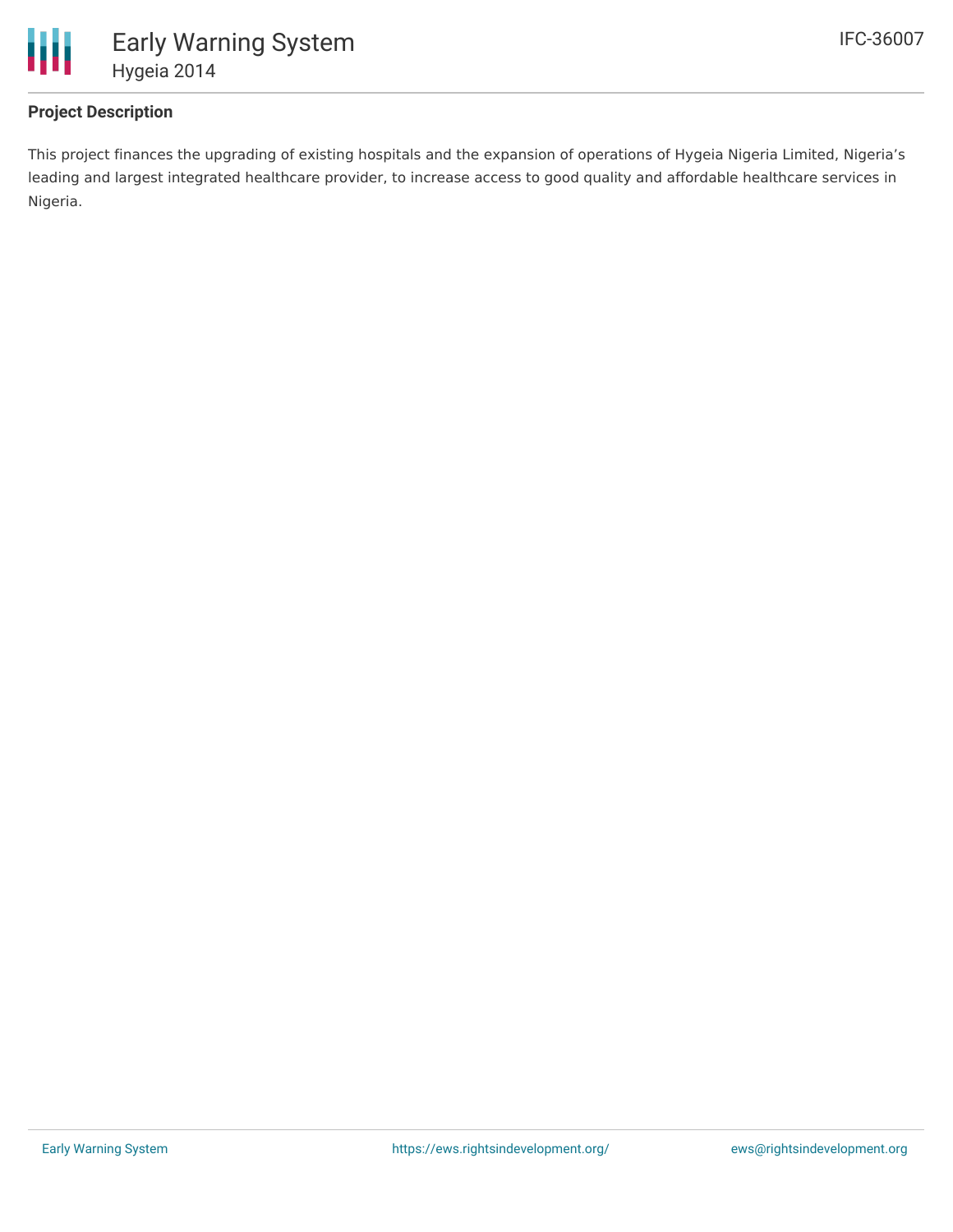## **Investment Description**

• International Finance Corporation (IFC)

The project company is Hygeia Nigeria Ltd. (Hygeia), a private company incorporated in Nigeria. Hygeia is primarily owned by Satya Capital (63.4%), an Africa-focused fund. The other significant shareholders are the Investment Fund For Health in Africa (17.4%), an Africa-focused health sector fund supported by the IFC and the Elebute family (14.8%), the founders of Hygeia. Hygeia is Nigeria's leading and largest integrated healthcare provider offering both hospital and health management services.